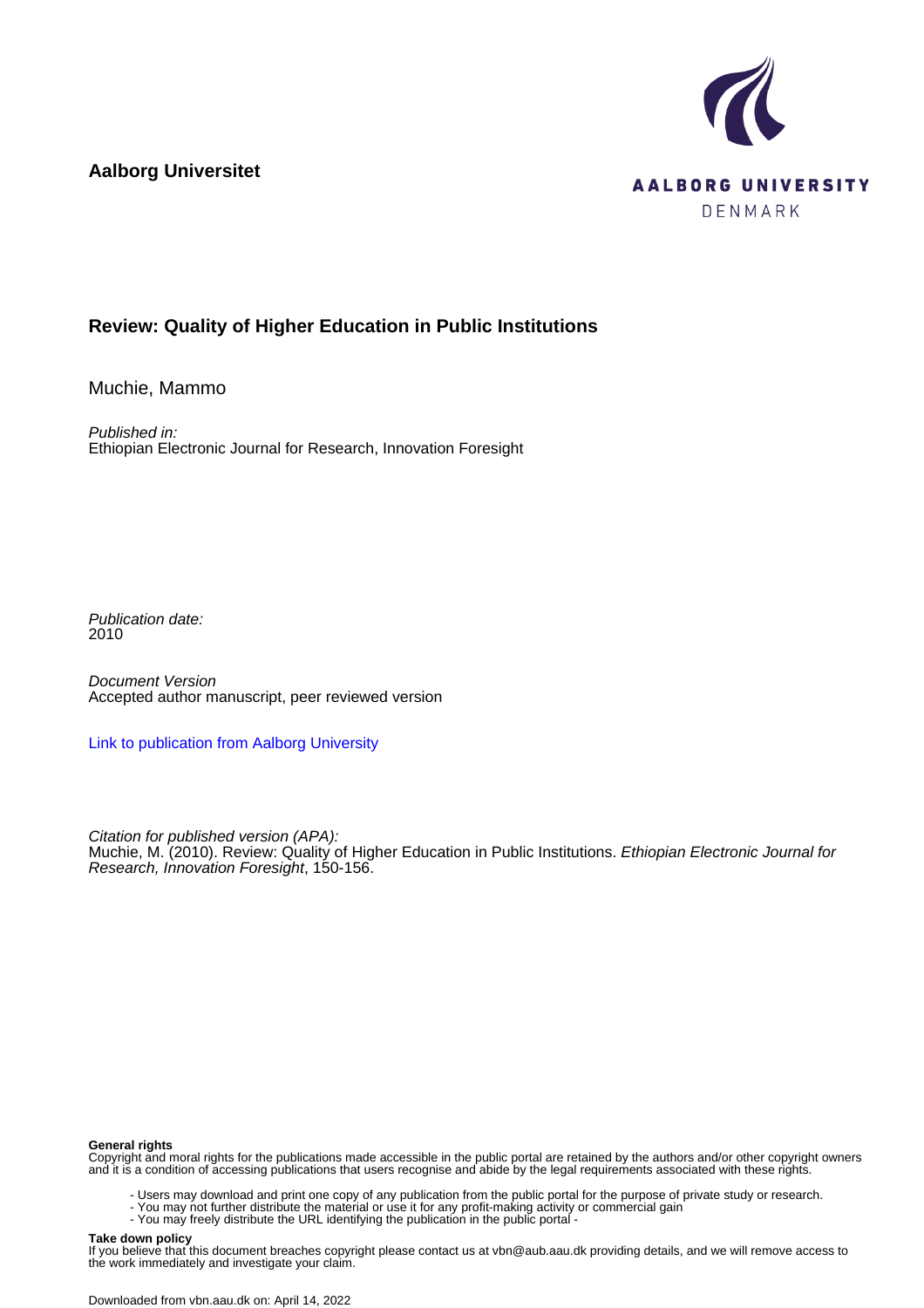

Ethiopian e-Journal for Research and Innovation Foresight

**Vol 2, No 2 (2010) -Education Issue pp ( 150-156 )** 

**Book Review** 

**Quality of Higher Education in Public Institutions**, 2009, Addis Abeba: ISBN 13 978 99944 50 31 2 pp.1-266, Publisher : Forum for Social Studies :Authors: Amare Asgedom, Ayele Shibeshi, Dawit Mekonnen, Mulu Nega, Tesfaye Semela, Wana Leq, Wossenu bYimaq, Yalew Endawoke & Yohannes Woldetensae

By Mammo Muchie

The transition of higher education, like Ethiopia itself, has gone through three major changes since the early 50s: the first is the phase of an elite education system where quality over numbers was the guiding norm under the traditional monarchy. The second phase was when the country fell under the military rule where shallow ideological control penetrated also the educational system. The third phase is the ethnic federal arrangement where the country seems to be facing a 'dramatic expansion of higher education' with all the problems that this has brought to the decline in maintaining high level quality in the curriculum, the graduates and the overall educational standard.

Both public and private higher education colleges have grown since 1991. Public universities are expected to be 33 this year. Enrolment into higher education sector has also expanded with a policy of 70:30 with 70% catering for science and technology students and 30% for humanities and social sciences.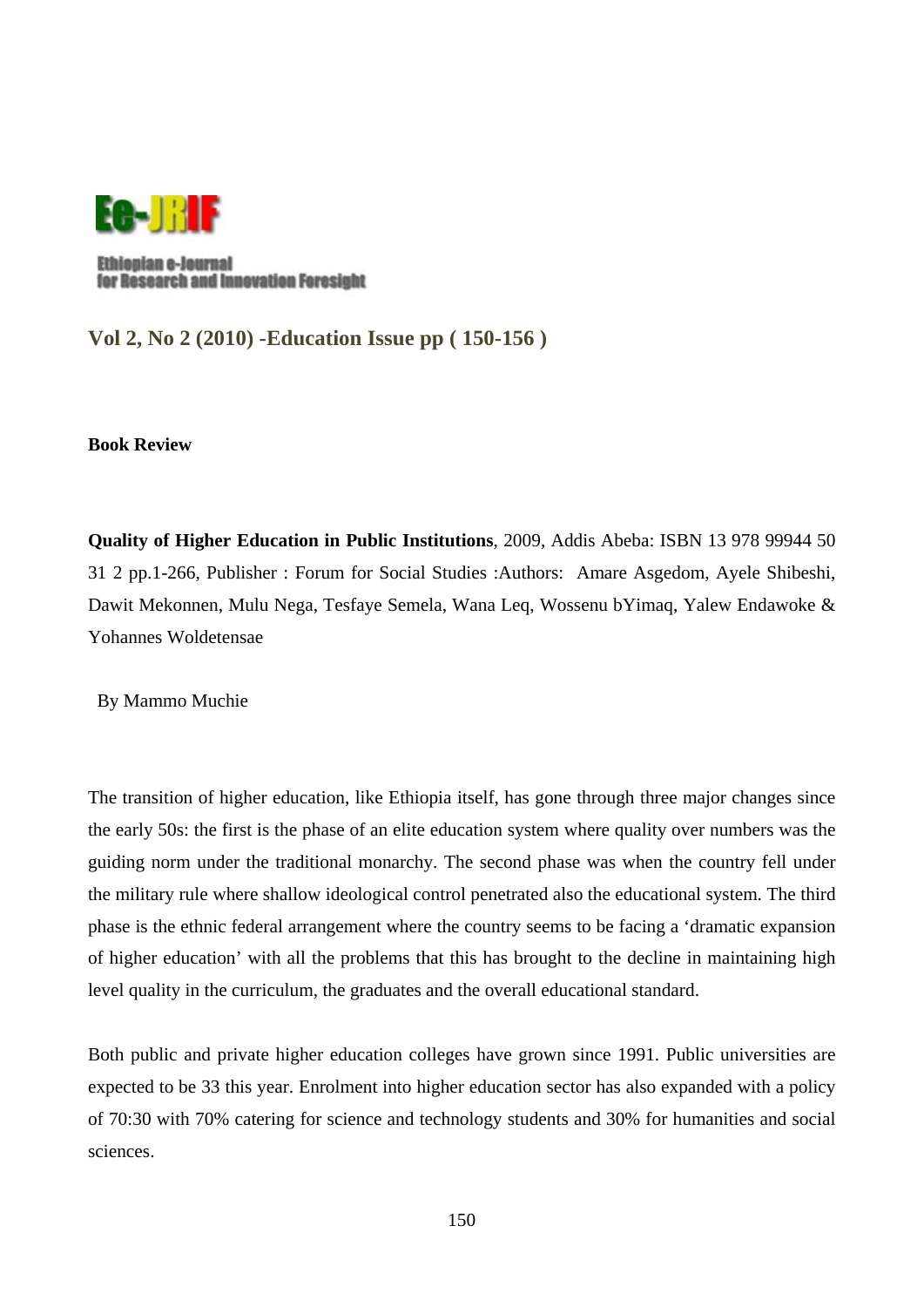What the study examines is whether this new development to increase access to higher education is meeting the necessary quality requirements or not: data–anchored research has been undertaken by starting from pre-university preparation, language proficiency, the way the quality assurance system and accreditation functions, the relevance of the curricula, the staff load, incentives and appropriateness of their own pedagogical training to teach in higher education, and the way the expansion is fed by appreciating how far the preparation is carried out.

This was a study supported from the civil society research fund by the European Union and can be seen as providing an independent research that sheds useful light and data on the way the higher education area is evolving in Ethiopia. The authors have used to their credit the Amharic language to report their findings with both an executive summary in English and a revealing and extensive quantitative assessment based on interviews of all stakeholders on the quality of science education indicators in Addis Ababa, Bahir Dar and Hawassa Universities in English.

The quantity vs. quality paradox in the expansion of higher education is expressed vividly from the interviews taken to prepare the extensive paper on the quality of science education indicators. As one of the Physics student that was interviewed put it:

 " There is a saying which goes: " kebezat-yeshalal tirat" (quality is better than quantity)… Instead of enrolling 1000 students and getting the same number of unqualified and incompetent graduates, our country could have become much better off if the university had enrolled only 100 students and provided them with the best teachers, availed all needed materials and facilities- and produced 10% of the number of the graduates that the universities are awarding degrees to these days. We are now about to graduate… but we know little compared to what we are supposed to know" (Translated into English from the Amharic—p.244

Preparatory teaching and learning is inadequate. "The problem becomes even worse in the absence of interactive teaching-learning process due to heavy reliance on the Plasma TV lessons in preparatory schools." (p.240) The students are subjected to a learning style that forces them to be passive rather than be inspired, active, critical and engaging. They get disengaged with distance and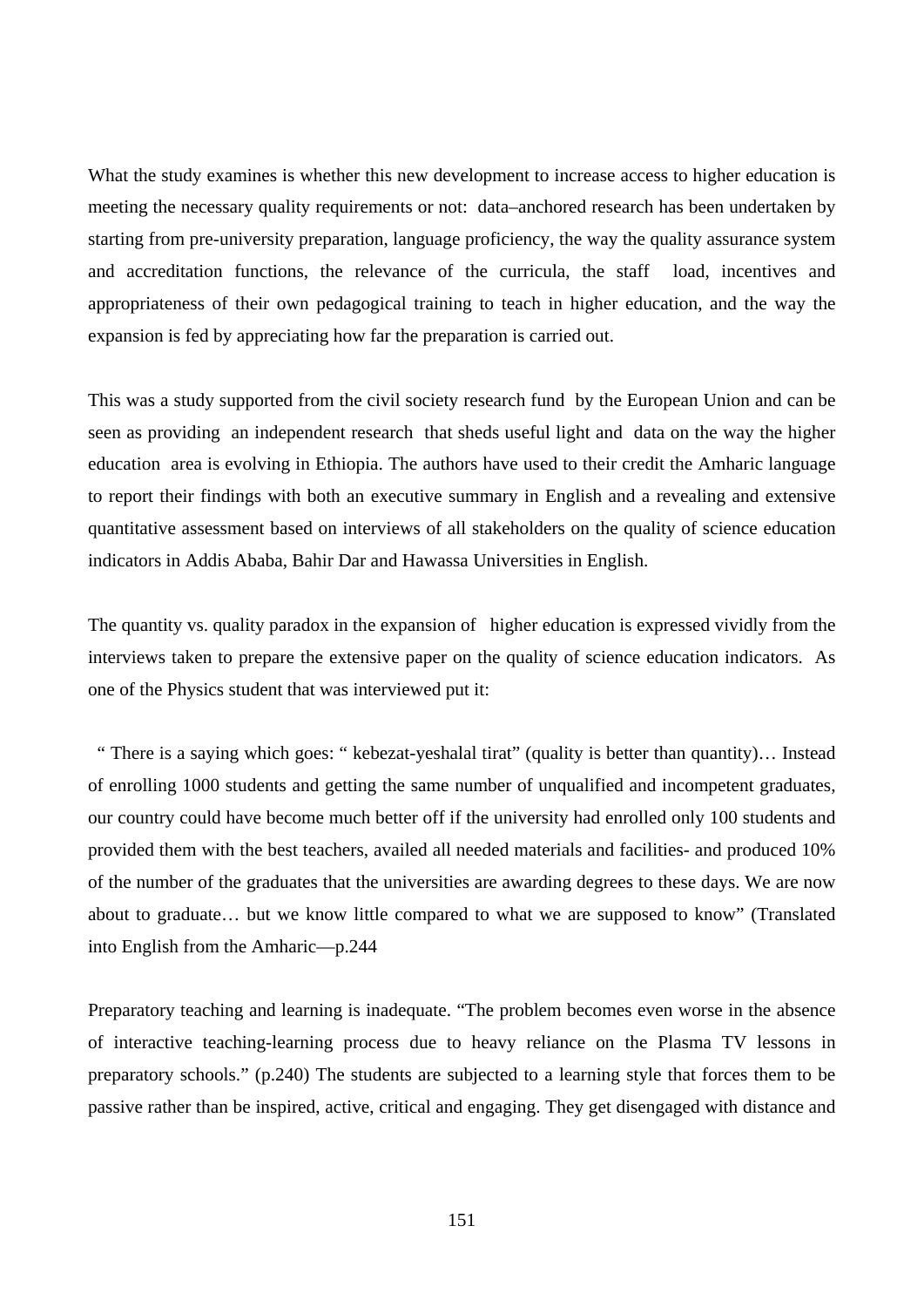remote lectures by people who do not have a clue of their environment, the size of the classes, and their learning needs.

The fact that the quality of education is growing inversely proportional to the increased expansion of higher level private and public education is also recognised by the Government of Ethiopia. The Ministry of Education complements the Government for widening access and redressing justice, but also notes that there are still weaknesses in quality of education, the instruction, the preparation of the students, the examination and management. (p.6)

We mention some of the problems, and not all, that continue to plague the education system mentioned in this study:

- 1. High enrolment not matched by existing capacity resulting in negative quality of education
- 2. Acute lack of education materials, equipment, computers and teaching materials
- 3. Limited broad band limiting internet access

.

- 4. Staff qualification profile teaching in higher education is woefully inadequate. " 52 % of the teachers in (higher education) are Diploma and Bachelor degree holders, while the Ministry of education's bench mark is 20% for the first degree holders. The proportion of current PhD holders is about 9 % while the recommended minimum is 30 %. The qualification profile of the academic staff in the 12 new universities is much worse."(P.xxi)
- 5. Research is not easy to do even if there is time allocated with such poor staff profile
- 6. Without research, teaching becomes state and most uninspiring and like a chore
- 7. Amongst the new universities, they all have yet to fulfil the Ministry of education's criteria of qualifying as a university
- 8. Students admitted to higher education despite low performance and there appears no organised remedial academic support or guidance
- 9. Enrolment expansion at the expense of declining resource allocation per student. "..There were a total of 34,556 students in public institutions and the annual expenditure per student was birr 9,505.74…in 1he 2005/6 academic year, the number of students in the public HEIs shot up to 173,901, while the expenditure per student dropped to birr 3,824.59." With the Birr devalued, this may have even decreased further now.
- 10. Pedagogic creativity very limited to lectures and abstract subjects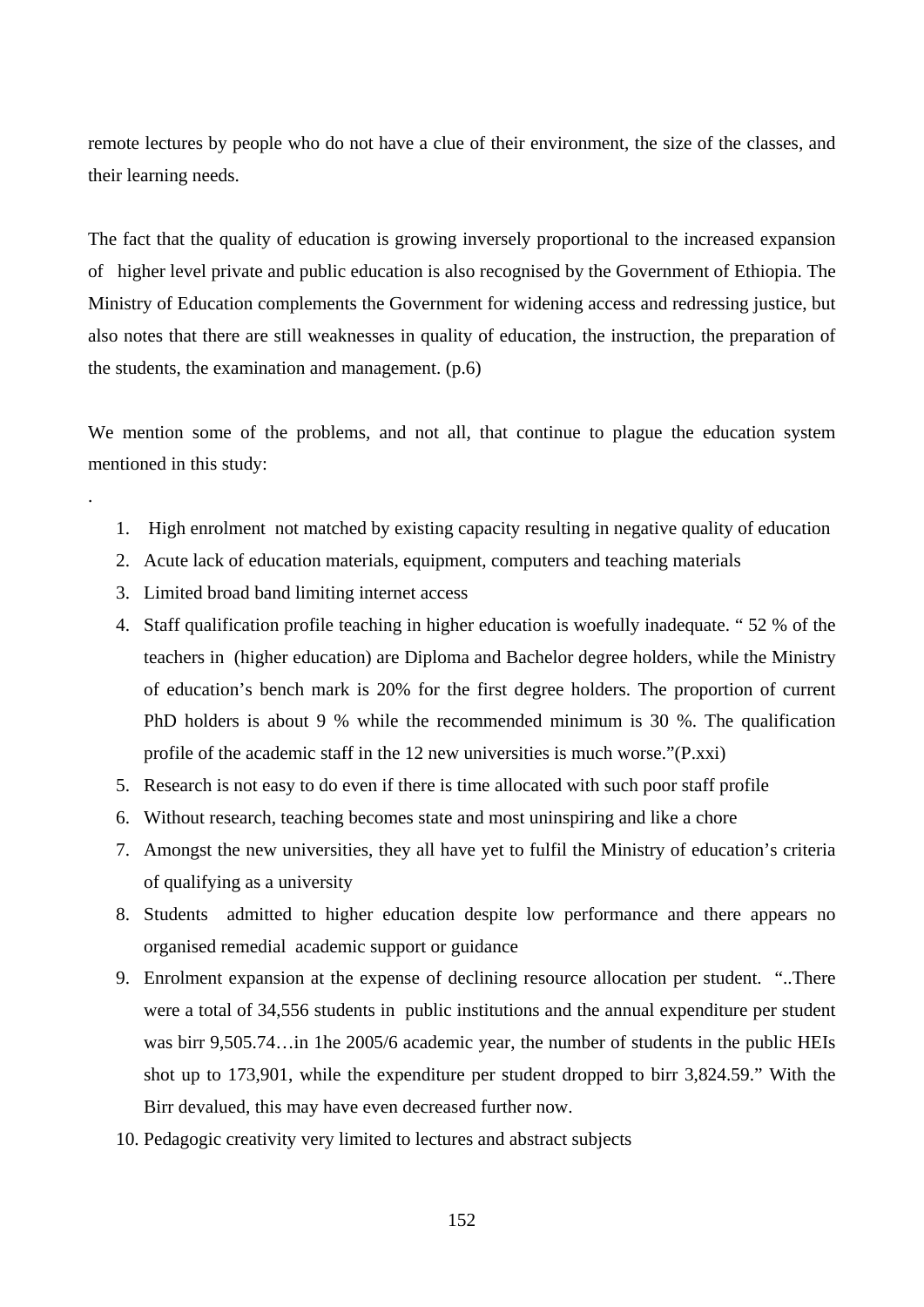- 11. Curriculum development with academic staff with a first degree is stunted rather than flourishing
- 12. Difficulties in creating strong and consistent assessment schemes
- 13. No systematic feedback procedures to use for improving learning skills
- 14. Inadequate institutionalisation of quality control systems
- 15. Strange practice of imposing accreditation schemes for private universities whilst exempting the new public universities and colleges.

It looks that the list of problems with the way the higher education sector appears to be plagued with is endless. The key dilemma appears to be the political need to increase numbers without factoring in the requisite quality measures that are essential to make the higher education system successed and grow. This appears to mirror the general dilemma and approach the current Government takes with regards to Ethiopia's development in general. The Government continues to claim the economy is growing at more than 10 % for a number of years, and peasant farmers are getting richer, but in reality the country is far from resolving food security and the people who are poor remain unacceptably large in number. The Government also claims in the next five years the industrialisation of Ethiopia will grow by 21 % of GDP. This again appears similar to the higher education matter; and one can wonder and ask legitimately: which industry, what do they produce, who produces them, what benefits to the economy, what kinds of linkages with the rest of the economy, how do the people benefit from the industries that are expected to grow so fast in the next five years- all these quality issues are never the concern, only the wish to appear that the economy is growing at a higher rate than at any time in Ethiopia's long life. Only stating a huge number of success, perhaps also to discourage those from asking and trying to find solutions and those who may honestly try to appreciate the difficulties that are needed to be confronted to facilitate the country's embarkation on a reliable trajectory of transformation where all can be educated, all can be fed and all can drink clean water and all can have adequate shelter and health and lead a life with work and happiness. The idea of playing the number game is truly unethical, especially when even the Government's ministry of education recognised it as a problem too!

The articles that deal with the curriculum relevance in the book are worth much more to reflect upon. This area of the appropriate curriculum is not easy to settle. Even in this worthy study whilst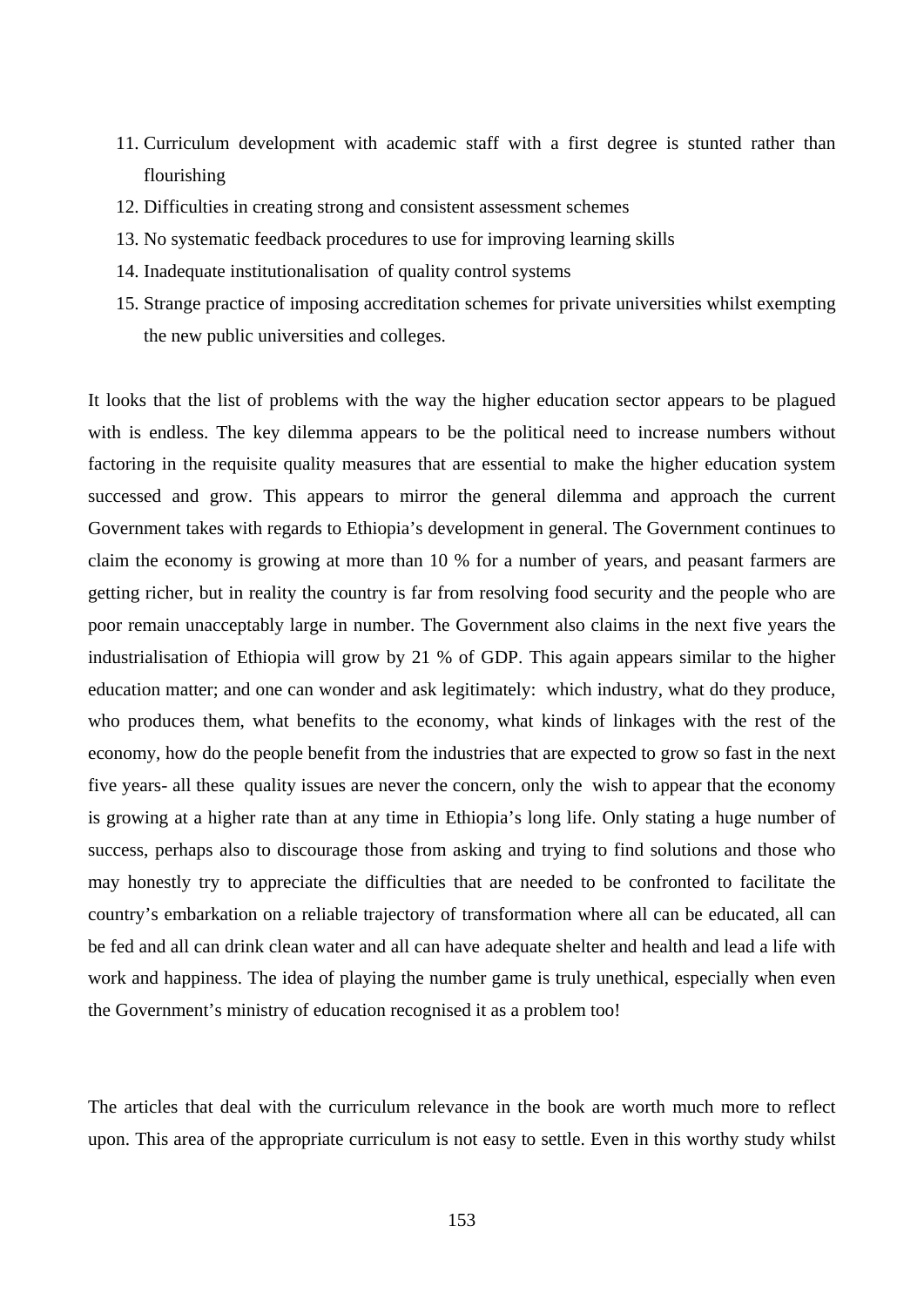the issue of appropriate curriculum is recognised, when it comes to the evaluation it is all related to the existing flawed and mostly copied curriculum from outside. The authors recognise that since the 1950s the system of education that evolved in Ethiopia is not built from the intellectual and linguistic foundation that Ethiopians had invented and should have striven at all costs to nourish and nurture. Learning from outside is not the same thing as of ignoring or displacing what you have with what you find from outside. Learning means embedding what is from outside into what exists in the inside and nurturing the hybrid to emerge with its own identity and energy. It means translating the sciences and engineering into the vernacular languages from Geez to all the other main languages such as Amharic and Oromognia from.

Ethiopia was one of the few civilisations that had developed its own systems of education though it was closely linked to theology and the ancient language Geez. After the Second World War ended one of the educated Ethiopians Ato Mekonen Desta apparently tried to create a national curriculum based on how Europeans teach Latin and Greek to their students before they embark in other fields. He developed textbook, which I have been informed, unless they have disappeared, still exist in the Ethiopian Ministry of Education to teach all Ethiopian children in Geez before they embark learning with other languages as medium of instruction. Unfortunately the British system was adopted and Ato Mekonen Desta's efforts to create a national system of education from primary education to higher education were shelved. It appears Ethiopia has not yet found a way to anchor her educational pedigree and civilisation on a national-African cultural foundation that the people who live in Ethiopia can easily connect and identify with.

 Authors like Dr. Amare Asgdom reflect deeply about this matter in a wider African context and distinguish culture anchored curriculum and education with academic, vocational and other variations. They appear to suggest that some mixed model may have been useful and productive without undermining the culture- based education. As it stands now what emerged is a culture displacing curriculum and educational ethos which has polarised society rather than cement its various glues together.

The curriculum for Ethiopia's educational development was modelled according to Ango-Saxon Western education: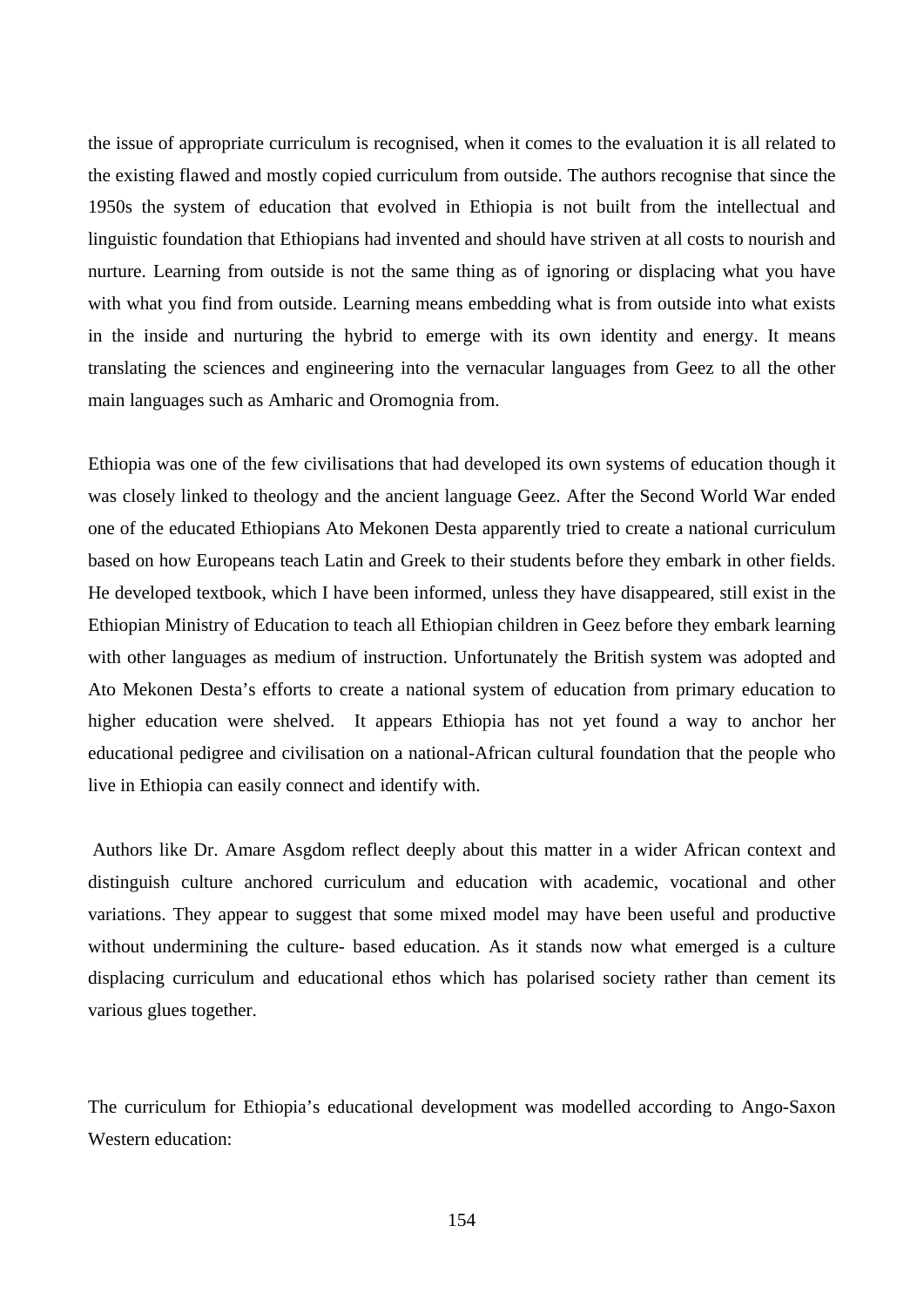" Ethiopia's modern education is modelled on western education, which is intrinsically related to that society's educational philosophy, interests, and life styles. This educational philosophy tends to encourage individualism, materialism, and competition. It tries to purge passion from knowledge, craft and rational logic. This does not harmonise with Ethiopia's traditional values of cooperation, communal responsibility, unity of the spiritual and intellect, and inseparability of the individual from the community; therefore it is necessary to develop a curriculum that is embedded in the best values of our cultures and fits our specific situation" (p.xvii)

When the military regime adopted Marxism-Leninism, they imposed this ideology crudely on the Anglo Saxon model.

The current Government follows mimicking the western education model.

An education model that harmonises Ethiopia's tradition with modernity and tries to do this without undermining the values of the people is yet to be born.

Ethiopia is far from having this African-nationally and philosophically informed curriculum that tries to combine the tradition with the modern borrowed from outside. The current Government has divided the country cynically along vernacular-ethnic and cultural boundaries making constituents within each to feel different rather than to belong together. This is different from permitting as many languages as possible to be used for learning purposes. This right to use languages should not be conflated with using the same language to be the basis for defining or enclosing or meandering regions politically with the risk of imposing apartness those that belong with those that do not belong. What others like India did is develop a link language so that all can communicate as one nation.

 In Ethiopia, it appears the link language is not Geez or another one of the major languages, but English. The problem, as many of the writers in this study of quality of higher education in Ethiopian public institutions demonstrate is that not only the students lack proficiency in English, but also even those who teach them also suffer from a deficiency in English language skills making